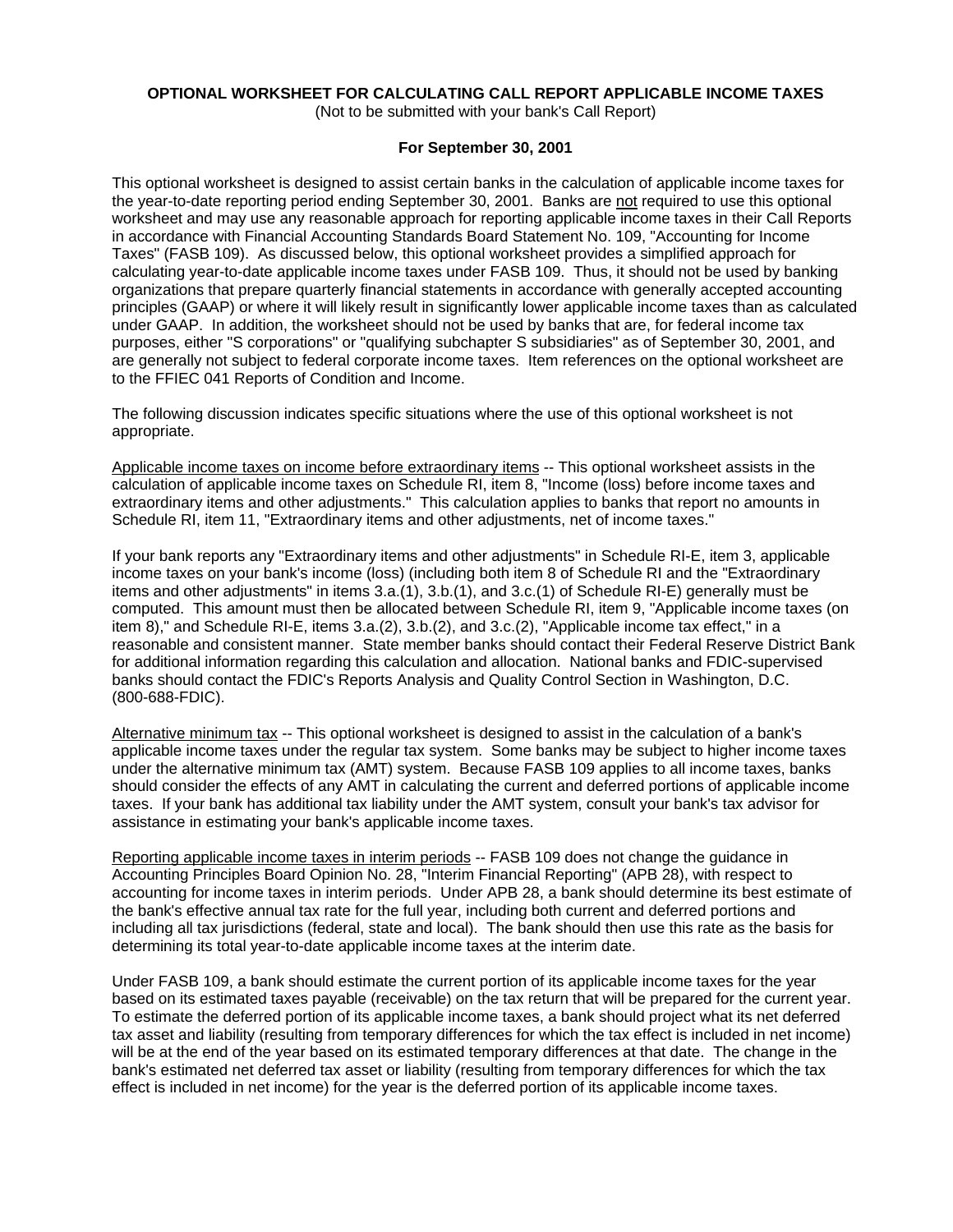To arrive at the estimated annual effective tax rate, a bank should divide its estimated total applicable income taxes (current and deferred) for the year by its estimated pretax income for the year (excluding extraordinary items). This rate would then be applied to the year-to-date pretax income to determine the year-to-date applicable income taxes at the interim date.

Many banks, or their parent holding companies, will perform the calculation of income tax expense in accordance with FASB 109 and APB 28 when preparing their quarterly GAAP-based financial statements. These banks should determine their applicable income taxes for the year-to-date reporting period covered by the Call Report in a similar manner. Accordingly, these banks should not use this worksheet.

In contrast, some banks may not have determined their interim period income taxes using the estimated annual effective rate. For these banks, estimating the annual effective tax rate under the liability method may be difficult. These banks may find it less burdensome to estimate their year-to-date applicable income taxes based upon their deferred tax asset or liability balances at the end of the quarter, rather than projecting these amounts through the end of the year. This optional worksheet follows this approach. A bank may use this approach if it will not likely result in significantly lower year-to-date applicable income taxes than as calculated under FASB 109 and APB 28. Otherwise, a bank should follow some other reasonable approach for calculating applicable income taxes in interim periods in accordance with FASB 109 and APB 28.

\* \* \* \* \* \* \* \* \* \* \* \* \* \* \* \* \* \* \* \* \* \* \* \* \* \* \* \* \* \* \* \*

CALCULATION OF SCHEDULE RI, ITEM 9, "APPLICABLE INCOME TAXES (ON ITEM 8)" UNDER THE REGULAR TAX SYSTEM [Applicable income taxes on Item 8 include both amounts currently due (or refundable) calculated in Section A and deferred income taxes calculated in Section B.]

| Α.   | Income taxes due (refundable) for the year to date<br>(i.e., current portion of applicable income taxes)                                            |  |
|------|-----------------------------------------------------------------------------------------------------------------------------------------------------|--|
| A.1. | Schedule RI, Item 8, "Income (loss) before income taxes and extraordinary                                                                           |  |
| A.2. | Schedule RI, Memorandum Item 3, "Income on tax-exempt Ioans"                                                                                        |  |
| A.3. | Schedule RI, Memorandum Item 4, "Income on tax-exempt securities                                                                                    |  |
|      | A.4. Other income included in Schedule RI, Items 1, 5, and 6, (if any) which is                                                                     |  |
| A.5. | Other income not included in Schedule RI, Item 8, (if any) which is subject to                                                                      |  |
|      | A.6. Schedule RI, Memorandum Item 1, "Interest expense incurred to carry<br>tax-exempt securities, loans, and leases acquired after August 7, 1986, |  |
|      | A.7. All other expenses included in Schedule RI, Item 8, that are not deductible                                                                    |  |
| A.8. | Other expenses not included in Schedule RI, Item 8, that are deductible for                                                                         |  |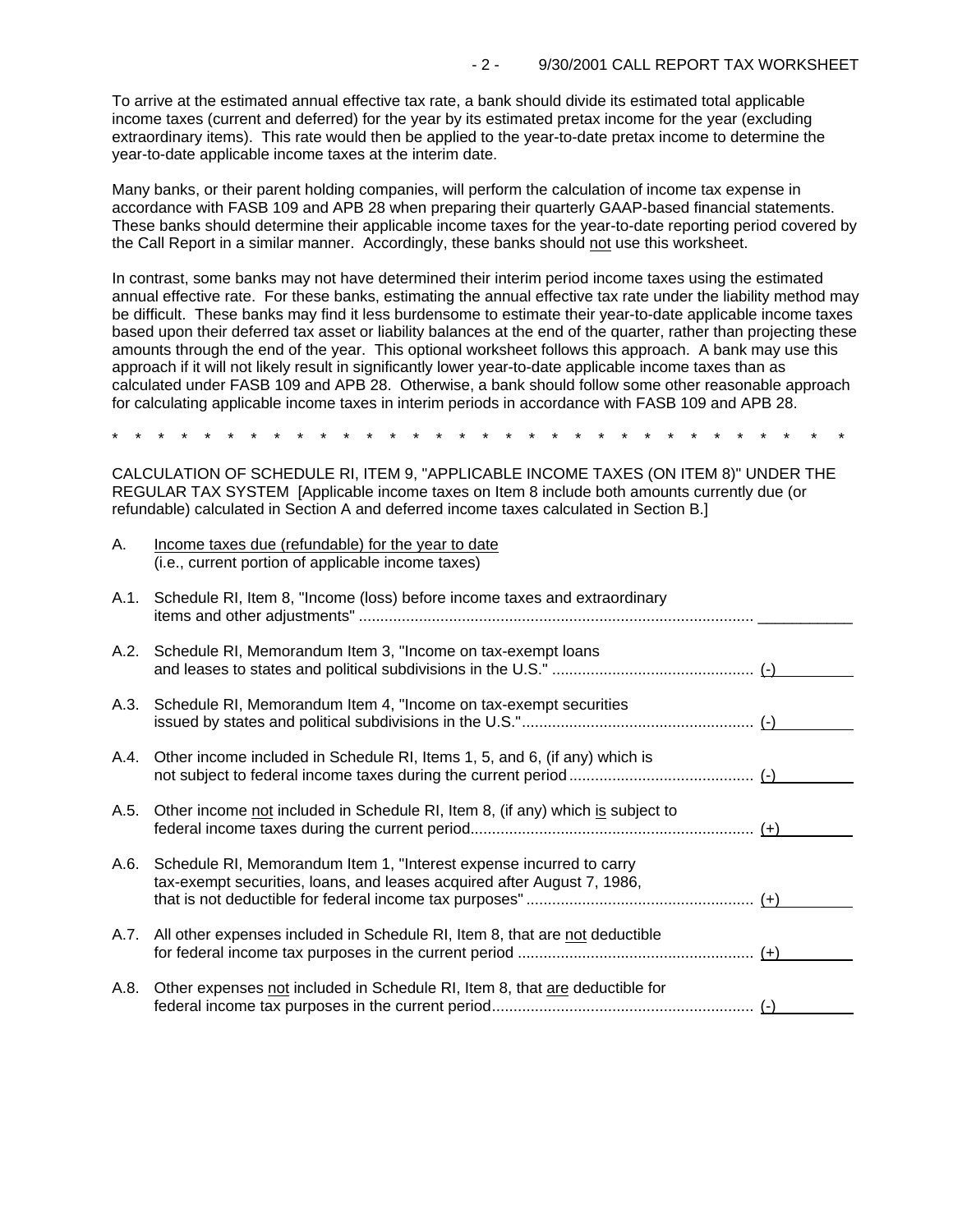| A.9. | Year-to-date income currently subject to federal income taxes before state<br>and local income taxes (Line A.1 minus Lines A.2, A.3, A.4, and A.8,                                                                                                                                                         |        |
|------|------------------------------------------------------------------------------------------------------------------------------------------------------------------------------------------------------------------------------------------------------------------------------------------------------------|--------|
|      | A.10. State and local income taxes due (refundable) for the year to date<br>(If the state and local tax laws applicable to your bank do not differ<br>significantly from federal income tax laws, an estimate of state and local<br>income taxes can be obtained by multiplying Line A.9 by the applicable |        |
|      |                                                                                                                                                                                                                                                                                                            |        |
|      |                                                                                                                                                                                                                                                                                                            | x 1.33 |
|      |                                                                                                                                                                                                                                                                                                            |        |
|      | A.13. Net operating loss (NOL) carryforwards available at January 1, 2001,<br>to offset annualized federal taxable income (amount reported on this line                                                                                                                                                    |        |
|      | A.14. Annualized income currently subject to federal income taxes                                                                                                                                                                                                                                          |        |
|      | A.15. Annualized federal income taxes currently due (refundable) on amount<br>shown on Line A.14 (Calculate this amount using the "Federal Income                                                                                                                                                          |        |
|      |                                                                                                                                                                                                                                                                                                            | x 0.75 |
|      | A.16. Year-to-date federal income taxes currently due (refundable) on amount                                                                                                                                                                                                                               |        |
|      |                                                                                                                                                                                                                                                                                                            |        |
|      | A.18. State and local income taxes due (refundable) for the year to date                                                                                                                                                                                                                                   |        |
|      | A.19. Total income taxes currently due (refundable) for the year to date                                                                                                                                                                                                                                   |        |
|      | $\mathbb{R}$ , $\mathbb{R}$ , and the set of the set of the set of the set of the set of the set of the set of the set of the set of the set of the set of the set of the set of the set of the set of the set of the set of the set                                                                       |        |

B. Deferred income tax expense (benefit) for the year to date (i.e., deferred portion of applicable income taxes)

This section provides guidance for the determination of the deferred portion of applicable income taxes for the year to date under FASB 109. This calculation considers federal, state and local income taxes.

Deferred income tax expense (benefit) for the reporting period ending September 30, 2001, is generally measured in this worksheet as the change in the bank's net deferred tax assets or liabilities during the year-to-date period. Therefore, your bank should calculate its net deferred tax assets/ liabilities at September 30, 2001, and compare this amount to the amount of your bank's net deferred tax assets/liabilities at December 31, 2000. A portion of the difference between these two amounts will be the deferred income tax expense (benefit) for the reporting period ending September 30, 2001. The remainder of the change in the net deferred tax assets/liabilities for the period generally should be charged or credited directly to the "Accumulated other comprehensive income" component of equity capital (Schedule RC, item 26.b) that includes your bank's "Net unrealized holding gains (losses) on available-for-sale securities." The following steps assist in the calculation of these amounts.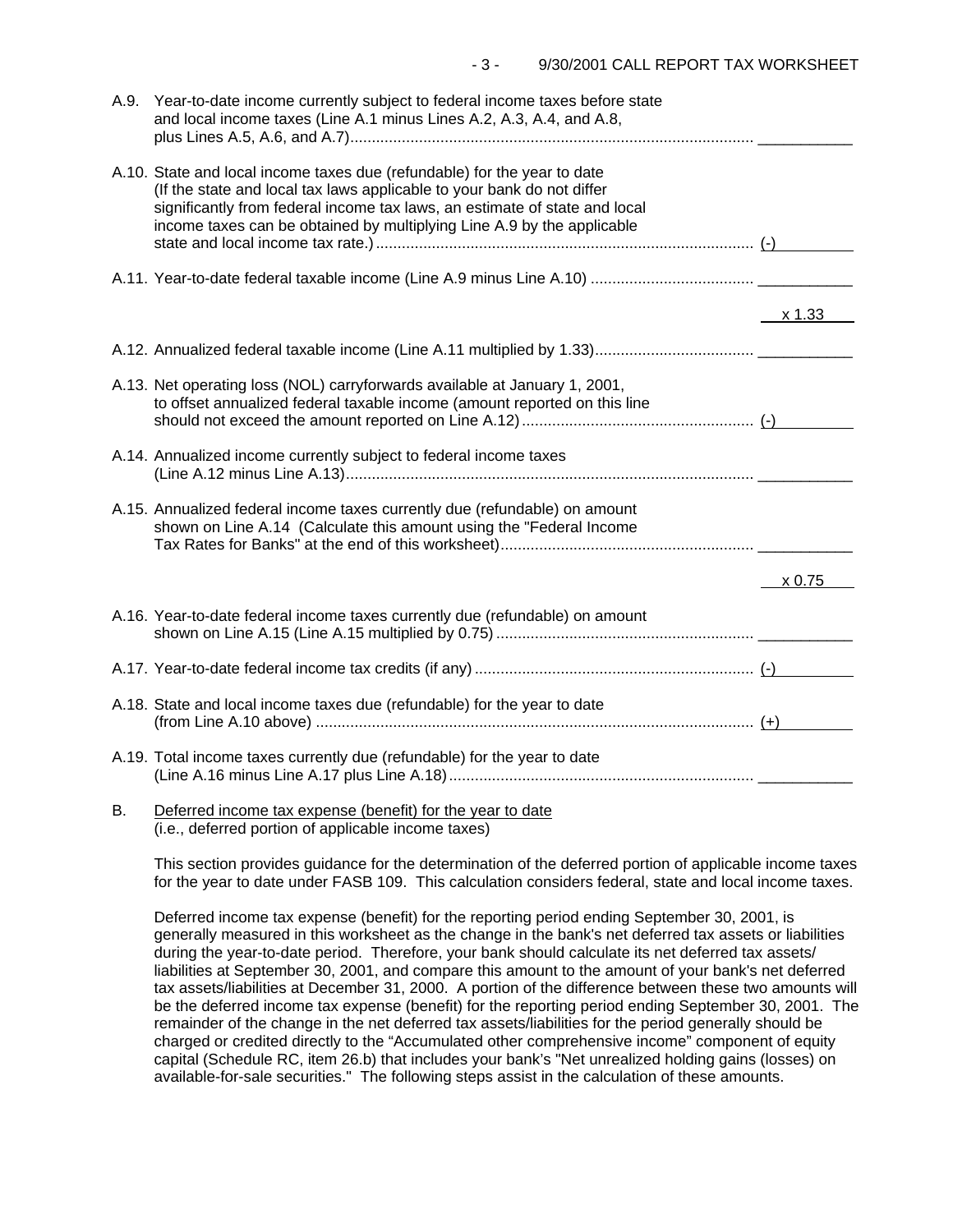### B.1. Identify types and amounts of temporary differences

Temporary differences essentially consist of all differences between the book and tax basis of a bank's assets and liabilities. In identifying these basis differences, a bank should consider assets and liabilities that may not exist on its books (such as repairs capitalized for tax purposes but expensed on the bank's books and Call Report) as well as assets and liabilities that have no tax basis (such as gains deferred on the bank's books and Call Report which have been recognized for tax purposes).

To ensure all temporary differences are identified, banks should consider preparing a comprehensive tax-basis balance sheet and comparing it to the balance sheet on the bank's Call Report. As these differences are identified, the bank should categorize these amounts as deductible or taxable temporary differences. Also, banks should not include those book-tax basis differences that are not considered temporary differences under FASB 109. One such example is the excess of the cash surrender value of life insurance over premiums paid (if the policy will be held until the death of the insured).

The definition of temporary differences is similar to "timing differences" used under prior GAAP (i.e., Accounting Principles Board Opinion No. 11 (APB 11)). Timing differences under APB 11 were differences between taxable income and pretax income on the bank's books. However, temporary differences as defined under FASB 109 include additional items that were not previously subject to deferred tax accounting. For example, differences between the assigned values and the tax bases of assets acquired and liabilities assumed in a purchase business combination are temporary differences. Refer to the Glossary entry for "income taxes" in the Call Report instructions and to FASB 109 for additional information about temporary differences.

Listed below are some of the assets and liabilities that are frequently reported differently on a bank's federal income tax return than they are on the bank's books and Call Report. A book-tax basis difference for a particular asset or liability may result from one or more temporary differences.

Under FASB 109, the tax effects of most temporary differences are included in a bank's net income. However, the tax effects of certain items specified by FASB 109 are charged or credited directly as a component of a bank's equity capital. The principal item of this type is identified separately below to assist banks in properly recording their income tax amounts under FASB 109.

Some of the items listed below may not involve temporary differences at your bank. Similarly, there may be other differences that exist in your bank that are not listed below. Banks should ensure that they properly identify the appropriate differences specific to their institution.

A bank that can reasonably determine its tax basis balance sheet at September 30, 2001, may use the approach in Section B.1.a. to identify some of its temporary differences. If the tax basis balance sheet information at September 30, 2001, is not readily available, the bank may use the approach in Section B.1.b. to provide a reasonable estimate of the temporary differences at that date. Any bank using Section B.1.b. should ensure that the estimation method used for each temporary difference is appropriate for its facts and circumstances. Otherwise, the bank should make appropriate adjustments to Section B.1.b. or else use Section B.1.a. All banks should complete Section B.1.c. for any other significant temporary differences.

### B.1.a. Differences in book-tax basis approach (COMPLETE ONLY IF A TAX-BASIS BALANCE SHEET IS PREPARED OR AVAILABLE)

Under this approach, record your bank's book and tax bases for the six accounts listed in the following chart. Subtract the tax basis from the book basis to arrive at the difference. Then identify whether the difference is a taxable or deductible temporary difference. Note that a debit (Dr) difference indicates a taxable (T) temporary difference. A credit (<Cr>) difference indicates a deductible (<D>) temporary difference.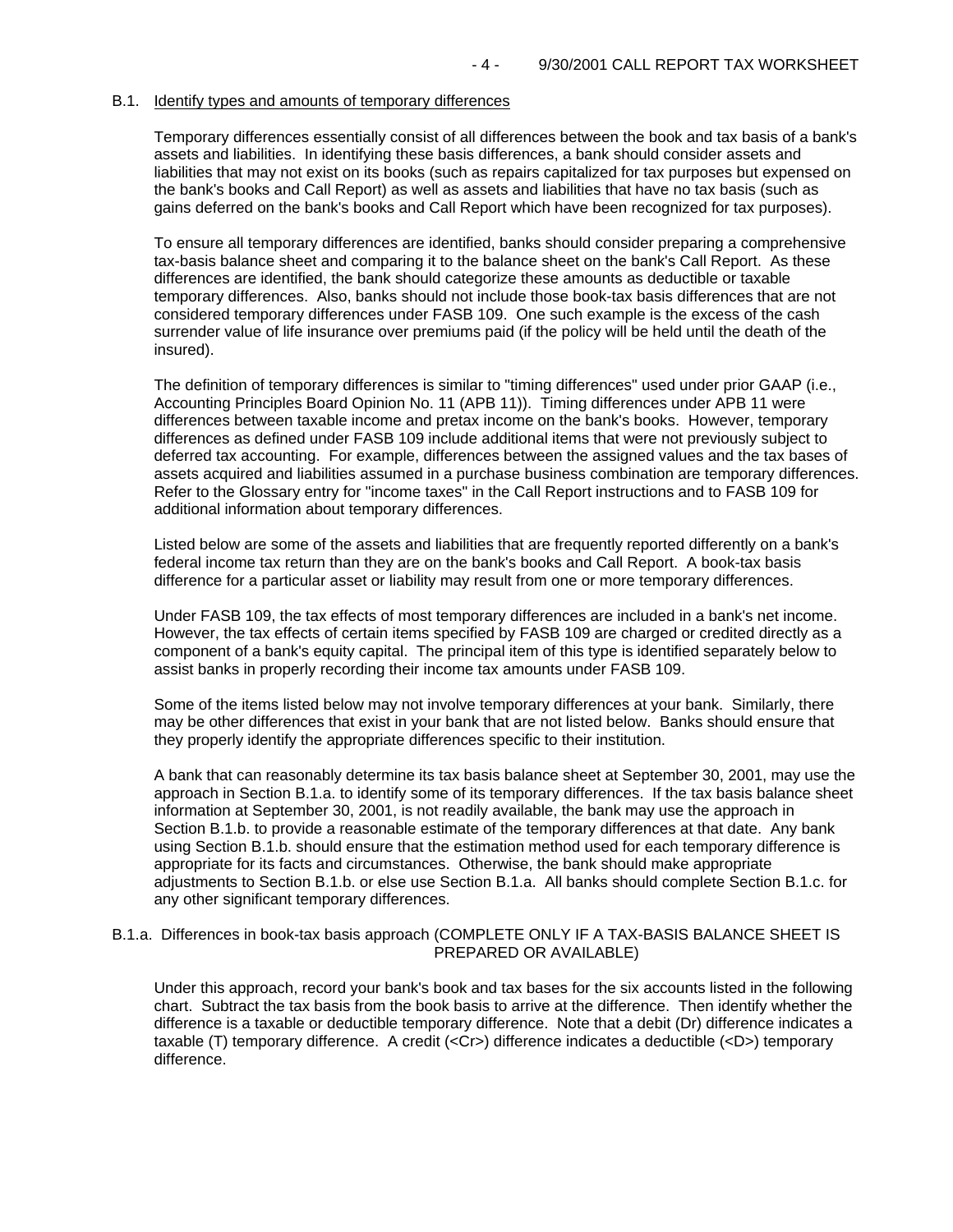B.1.a.1. Temporary differences for which the tax effect is charged or credited directly to equity capital:

|     |                                                                                                         | [A]<br><b>Book</b><br><b>Basis</b><br>Dr < Cr | [B]<br>Tax<br><b>Basis</b><br>Dr < Cr | [A]-[B]<br>Differ-<br>ence<br>Dr < Cr | Type<br>T < D > |
|-----|---------------------------------------------------------------------------------------------------------|-----------------------------------------------|---------------------------------------|---------------------------------------|-----------------|
| (1) | Available-for-sale securities<br>recorded at fair value on the books<br>and Call Report but recorded at |                                               |                                       |                                       |                 |

A bank's available-for-sale securities, while reported at fair value on the books and the Call Report, may or may not be reported at fair value (i.e., "marked to market") on the bank's tax return. Banks should consult their tax advisors when determining the tax status of their available-for-sale portfolio. If a bank's available-for-sale securities are reported differently on the books and Call Report than they are on a bank's tax return, the difference between the book basis and the tax basis of these securities results in a temporary difference and gives rise to a deferred tax asset or liability.

If a bank's available-for-sale securities are also "marked-to-market" on a bank's tax return, there would be no difference between the book and tax basis of these securities. Rather, the amount of the adjustment needed to reflect these securities at their fair value would be included in the bank's current period taxable income. The tax effect of this "mark-to-market" adjustment would be part of taxes currently due or refundable.

B.1.a.2. Temporary differences for which the tax effect is included in net income:

amortized cost on the tax return

| (2) | Loans<br>[e.g., difference due to origination<br>fees and costs deferred and recognized<br>over the life of the loan on the books<br>and Call Report but recognized when<br>received and paid on the tax return]          | [A]<br><b>Book</b><br>Basis<br>Dr < Cr | [B]<br>Tax<br>Basis<br>Dr < Cr | [A]-[B]<br>Differ-<br>ence<br>Dr < Cr | Type<br>T <d></d> |
|-----|---------------------------------------------------------------------------------------------------------------------------------------------------------------------------------------------------------------------------|----------------------------------------|--------------------------------|---------------------------------------|-------------------|
| (3) | Allowance for loan and lease losses (on<br>the books and Call Report)/Tax<br>bad debt reserve (on the tax return) <sup>1</sup>                                                                                            |                                        |                                |                                       |                   |
| (4) | Other real estate owned<br>[e.g., difference due to writedowns<br>and valuation allowances reflected<br>on the books and Call Report that are<br>not recorded against the tax basis<br>until disposition of the property] |                                        |                                |                                       |                   |

J.

Savings institutions that previously took bad debt deductions for tax purposes using the percentage-of-taxableincome method set forth in Section 593 of the Internal Revenue Code should treat the book allowance for loan and lease losses as a deductible temporary difference and the excess, if any, of the tax bad debt reserve (that has not yet been recaptured) over the base year reserve balance (generally 1987) as a taxable temporary difference, rather than treating the allowance and the tax bad debt reserve as one difference. 1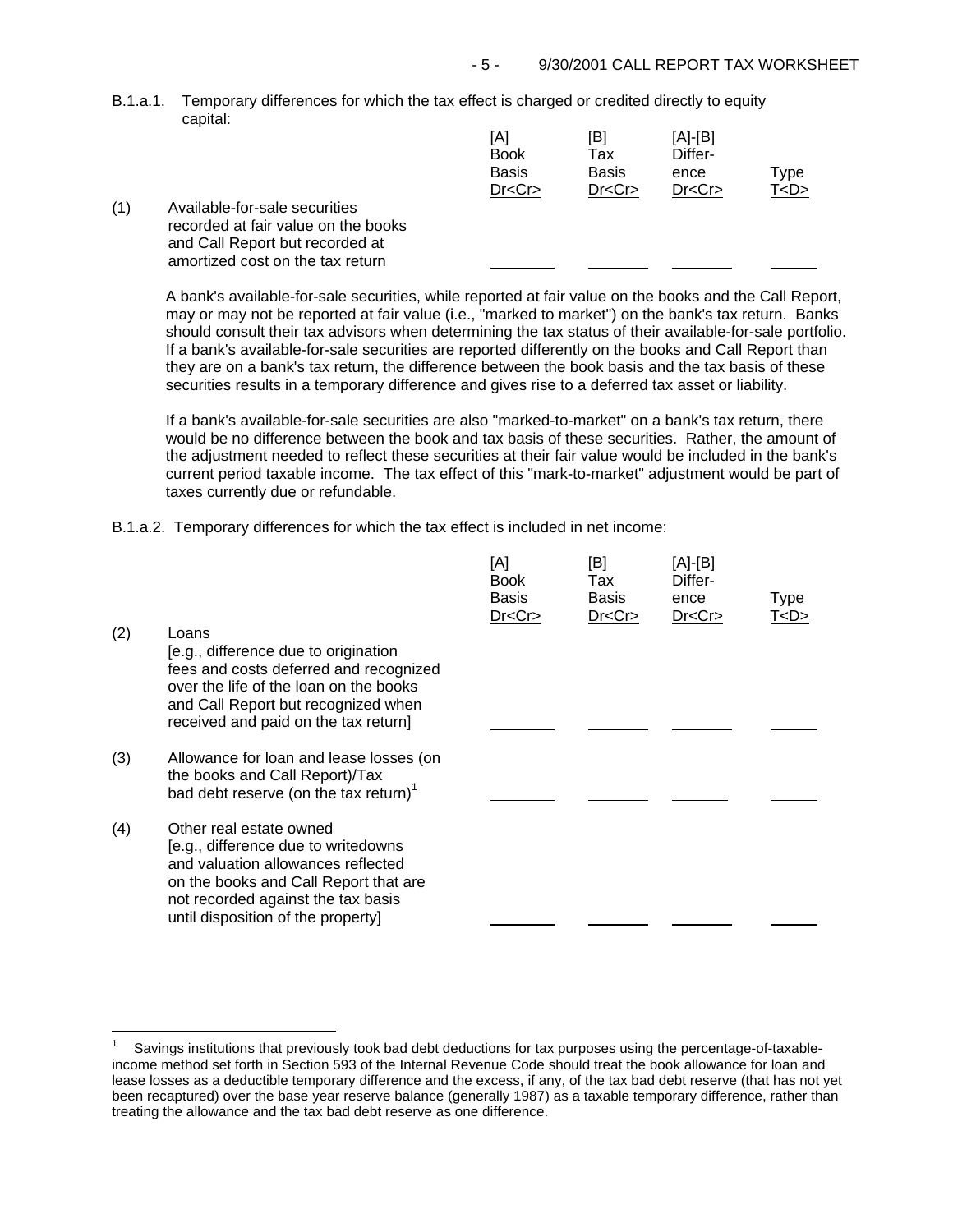## - 6 - 9/30/2001 CALL REPORT TAX WORKSHEET

| (5) | Bank premises and equipment, net<br>[e.g., difference due to different<br>depreciation methods and rates for<br>book and tax purposes]                                               | [A]<br><b>Book</b><br><b>Basis</b><br>Dr < Cr | [B]<br>Tax<br>Basis<br>Dr < Cr | [A]-[B]<br>Differ-<br>ence<br>Dr < Cr | Type<br>T <d></d> |
|-----|--------------------------------------------------------------------------------------------------------------------------------------------------------------------------------------|-----------------------------------------------|--------------------------------|---------------------------------------|-------------------|
| (6) | Interest earned, not collected<br>on loans<br>[e.g., difference due to interest<br>on nonaccrual loans not recorded<br>on books and Call Report but<br>recognized on the tax return] |                                               |                                |                                       |                   |

B.1.b. Rollforward of Temporary Differences Approach (DO NOT COMPLETE IF SECTION B.1.a. WAS COMPLETED)

NOTE: Changes in temporary differences from December 31, 2000, need only be considered if they are significant in amount. If a change is not significant, use the amount of the temporary difference as of December 31, 2000, in the 9/30/01 Temporary Difference column. Note that a debit (Dr) difference indicates a taxable (T) temporary difference. A credit (<Cr>) difference indicates a deductible (<D>) temporary difference.

B.1.b.1. Temporary differences for which the tax effect is charged or credited directly to equity capital:  $0/20/01$ 

| (1) | Available-for-sale securities<br>(To be completed only if available-for-sale securities                       | Dr < Cr | 9/30/UT<br>Temporary<br><b>Difference</b><br>Dr < Cr | Type<br>T < D > |
|-----|---------------------------------------------------------------------------------------------------------------|---------|------------------------------------------------------|-----------------|
|     | are reported differently on the books and Call Report<br>than on the tax return):                             |         |                                                      |                 |
|     | Balance (at fair value) of available-for-sale securities<br>on books and Call Report at 9/30/01               |         |                                                      |                 |
|     | Less: Amortized cost of available-for-sale<br>securities at 9/30/01<br>Estimated 9/30/01 temporary difference |         |                                                      |                 |
|     |                                                                                                               |         |                                                      |                 |

NOTE: See the discussion of available-for-sale securities in Section B.1.a.1 above. Banks should consult their tax advisors when determining the tax status of their available-for-sale securities.

B.1.b.2. Temporary differences for which the tax effect is included in net income:

| (2) | Loans:<br>Difference at 9/30/01 approximates the amount of<br>deferred loan fee income, net of deferred loan<br>origination costs, on books and Call Report at 9/30/01 | Dr < Cr | 9/30/01<br>Temporary<br><b>Difference</b><br>Dr < Cr | Type<br>T <d></d> |
|-----|------------------------------------------------------------------------------------------------------------------------------------------------------------------------|---------|------------------------------------------------------|-------------------|
|     |                                                                                                                                                                        |         |                                                      |                   |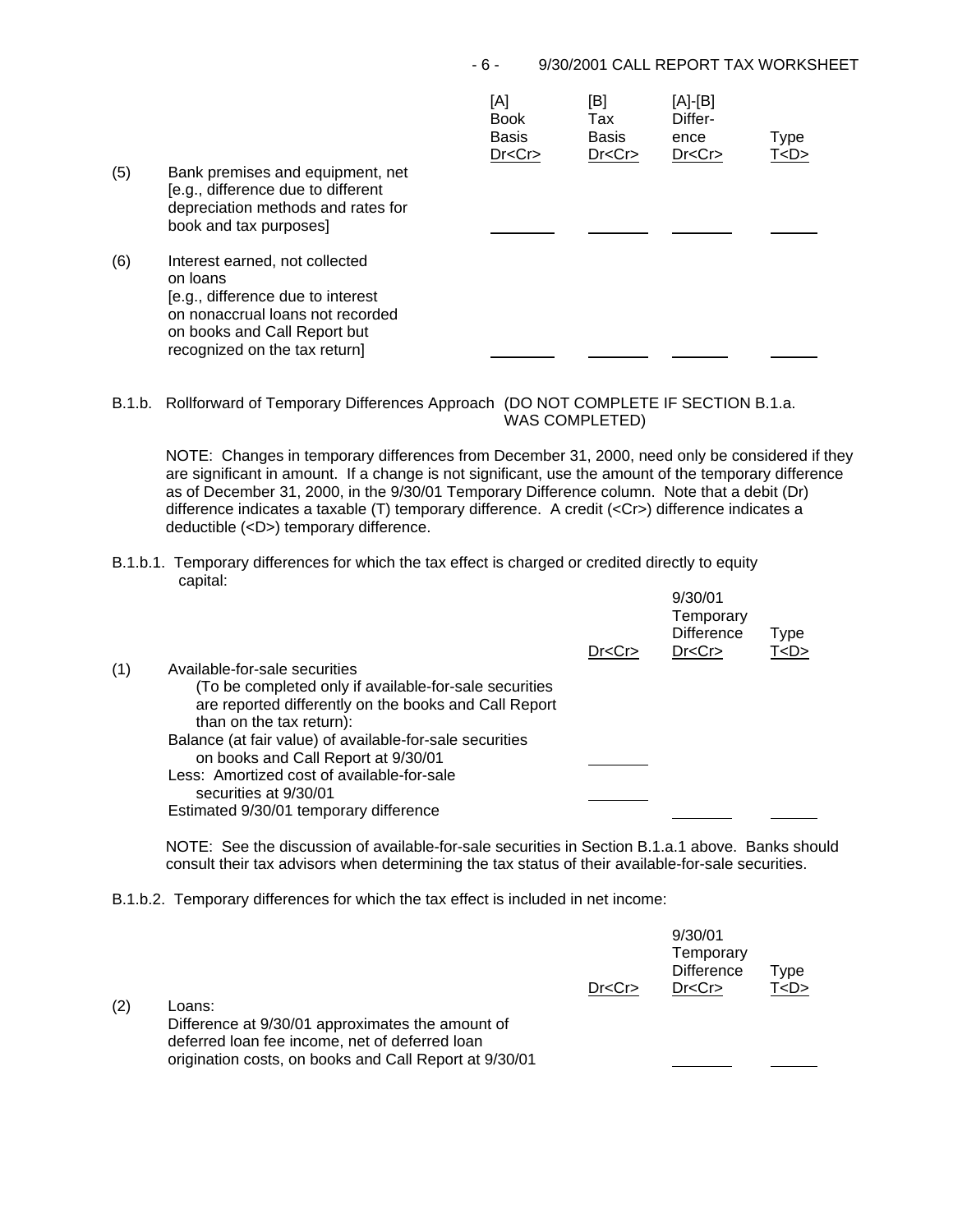|     |                                                                                                                                                                                                                                                                                                                      | Dr < Cr | 9/30/01<br>Temporary<br><b>Difference</b><br>Dr < Cr | <b>Type</b><br>T < D > |
|-----|----------------------------------------------------------------------------------------------------------------------------------------------------------------------------------------------------------------------------------------------------------------------------------------------------------------------|---------|------------------------------------------------------|------------------------|
| (3) | Allowance for loan and lease losses: <sup>2</sup>                                                                                                                                                                                                                                                                    |         |                                                      |                        |
|     | For banks on the specific charge-off method for tax<br>purposes (i.e., for banks with no tax bad debt reserve):<br>Difference at 9/30/01 approximates the balance of the<br>allowance for loan and lease losses on books and<br>Call Report at 9/30/01                                                               |         |                                                      |                        |
|     | For banks on the reserve method for tax purposes:<br>Temporary difference at 12/31/00 T <d><br/>Less: Provision for loan and lease losses on books<br/>and Call Report year to date<br/>Plus: Estimated additions to tax reserve year to date*<br/>Estimated 9/30/01 temporary difference</d>                        |         |                                                      |                        |
|     | * Generally, this amount may be estimated by multiplying<br>the addition to the bank's tax reserve for 2000 by 0.75.                                                                                                                                                                                                 |         |                                                      |                        |
| (4) | Other real estate owned:                                                                                                                                                                                                                                                                                             |         |                                                      |                        |
|     | Choose the method from (a) and (b) below that is<br>appropriate for your bank. Do not complete both (a)<br>and $(b)$ .                                                                                                                                                                                               |         |                                                      |                        |
|     | (a) Balance of other real estate owned valuation<br>allowances on books and Call Report at 9/30/01 T <d></d>                                                                                                                                                                                                         |         |                                                      |                        |
|     | (b) Temporary difference at 12/31/00 T <d><br/>Less: Provisions taken year to date on books and<br/>Call Report for properties held on 9/30/01<br/>Plus: Amount of writedowns taken before 1/1/01 on<br/>books for properties sold year to date<br/>Estimated 9/30/01 temporary difference</d>                       |         |                                                      |                        |
| (5) | Bank premises and equipment, net:                                                                                                                                                                                                                                                                                    |         |                                                      |                        |
|     | Temporary difference at 12/31/00 T <d><br/>Less: Depreciation recorded on books and<br/>Call Report year to date<br/>Plus: Estimated tax depreciation year to date*<br/>Plus/less: Estimate of difference in book and tax basis<br/>of fixed assets sold year to date<br/>Estimated 9/30/01 temporary difference</d> |         |                                                      |                        |
|     | * Generally, this amount may be estimated by                                                                                                                                                                                                                                                                         |         |                                                      |                        |

multiplying 2000 tax depreciation by 0.75.

J.

 2 Savings institutions that previously took bad debt deductions for tax purposes using the percentage-of-taxableincome method set forth in Section 593 of the Internal Revenue Code should treat the book allowance for loan and lease losses as a deductible temporary difference and the excess, if any, of the tax bad debt reserve (that has not yet been recaptured) over the base year reserve balance (generally 1987) as a taxable temporary difference, rather than treating the allowance and the tax bad debt reserve as one difference.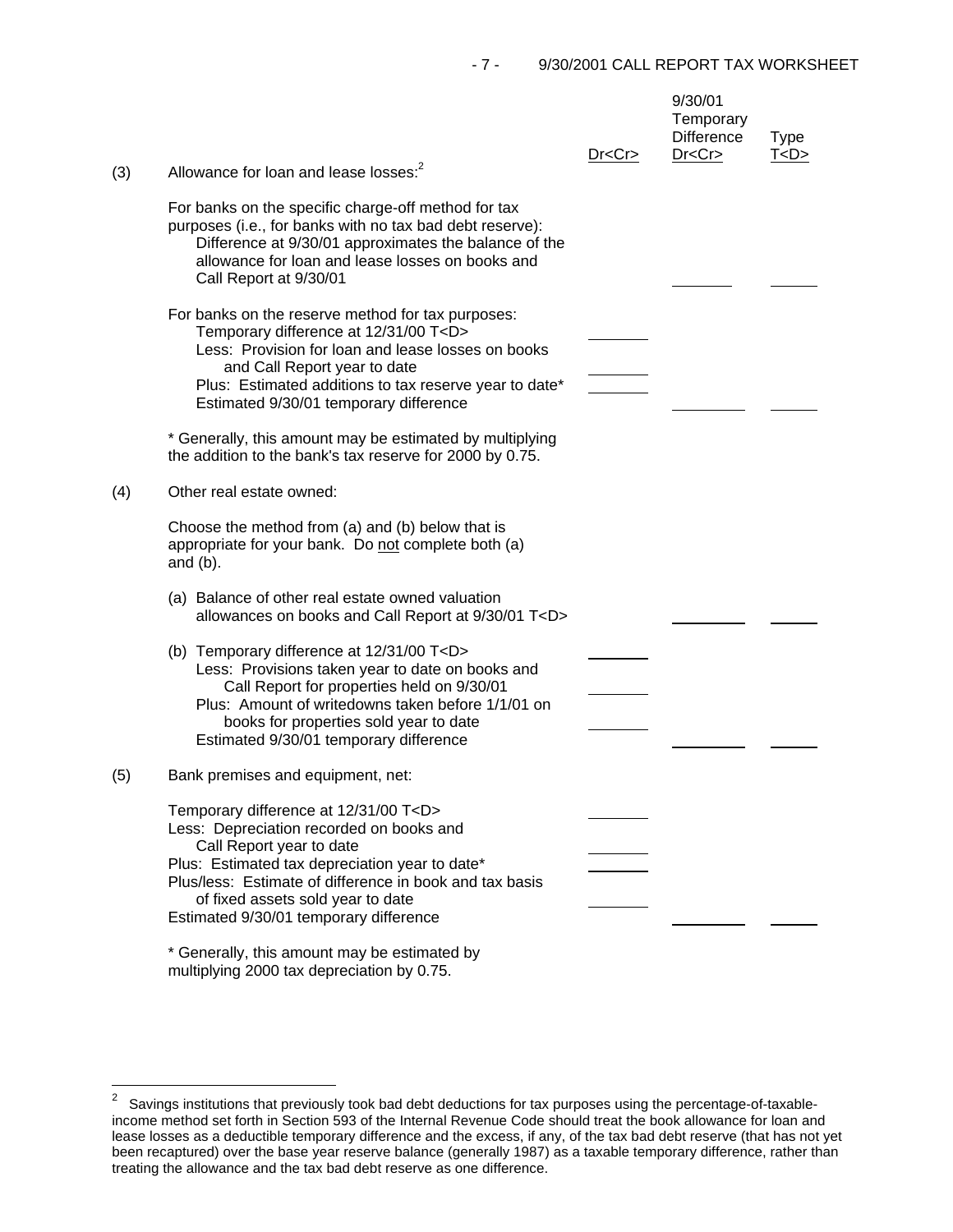| (6) | Interest earned not collected on nonaccrual loans:           | Dr < Cr | 9/30/01<br>Temporary<br><b>Difference</b><br>Dr < Cr | Type<br>T <d></d> |
|-----|--------------------------------------------------------------|---------|------------------------------------------------------|-------------------|
|     | Temporary difference at 12/31/00 T <d></d>                   |         |                                                      |                   |
|     | Plus: Estimated additional interest on                       |         |                                                      |                   |
|     | nonaccrual loans year to date                                |         |                                                      |                   |
|     | Less: Interest received on nonaccrual                        |         |                                                      |                   |
|     | loans year to date<br>Estimated 9/30/01 temporary difference |         |                                                      |                   |
|     |                                                              |         |                                                      |                   |

## B.1.c. Other temporary differences (TO BE COMPLETED BY ALL BANKS USING WORKSHEET)

If the bank has other material temporary differences, include those differences below. Indicate whether these other temporary differences are taxable or deductible temporary differences. In addition, any differences for which the tax effect is charged or credited directly to equity capital should be designated accordingly.

Examples of other temporary differences include: accrued liabilities or prepaid expenses recorded differently on the books and Call Report than reported on the tax return, differences in the basis of assets and liabilities resulting from business combinations, investments in stock of unconsolidated subsidiaries (undistributed earnings recognized on the books and Call Report but not in the tax return), and intangible assets which have different amortization periods and/or methods used in the tax return than those used on the books and Call Report.

Note that a debit (Dr) difference indicates a taxable (T) temporary difference. A credit (<Cr>>Cr>) difference indicates a deductible (<D>) temporary difference.

| Other temporary differences: | [A]<br><b>Book</b><br><b>Basis</b><br>Dr < Cr | [B]<br>Tax<br><b>Basis</b><br>Dr < Cr | $[A]-[B]$<br>Differ-<br>ence<br>Dr < Cr | Type<br>T < D > |
|------------------------------|-----------------------------------------------|---------------------------------------|-----------------------------------------|-----------------|
|                              |                                               |                                       |                                         |                 |

## B.2. Total temporary differences

| a. Total taxable temporary differences for which the tax effect is included<br>in net income (sum of appropriate taxable temporary differences, i.e.,                                                                    |
|--------------------------------------------------------------------------------------------------------------------------------------------------------------------------------------------------------------------------|
| b. Total taxable temporary differences for which the tax effect is charged<br>or credited directly to equity capital (sum of appropriate taxable temporary                                                               |
| c. Total deductible temporary differences for which the tax effect is<br>included in net income (sum of appropriate deductible temporary<br>differences, i.e., differences marked " <d>," identified in Section B.1.</d> |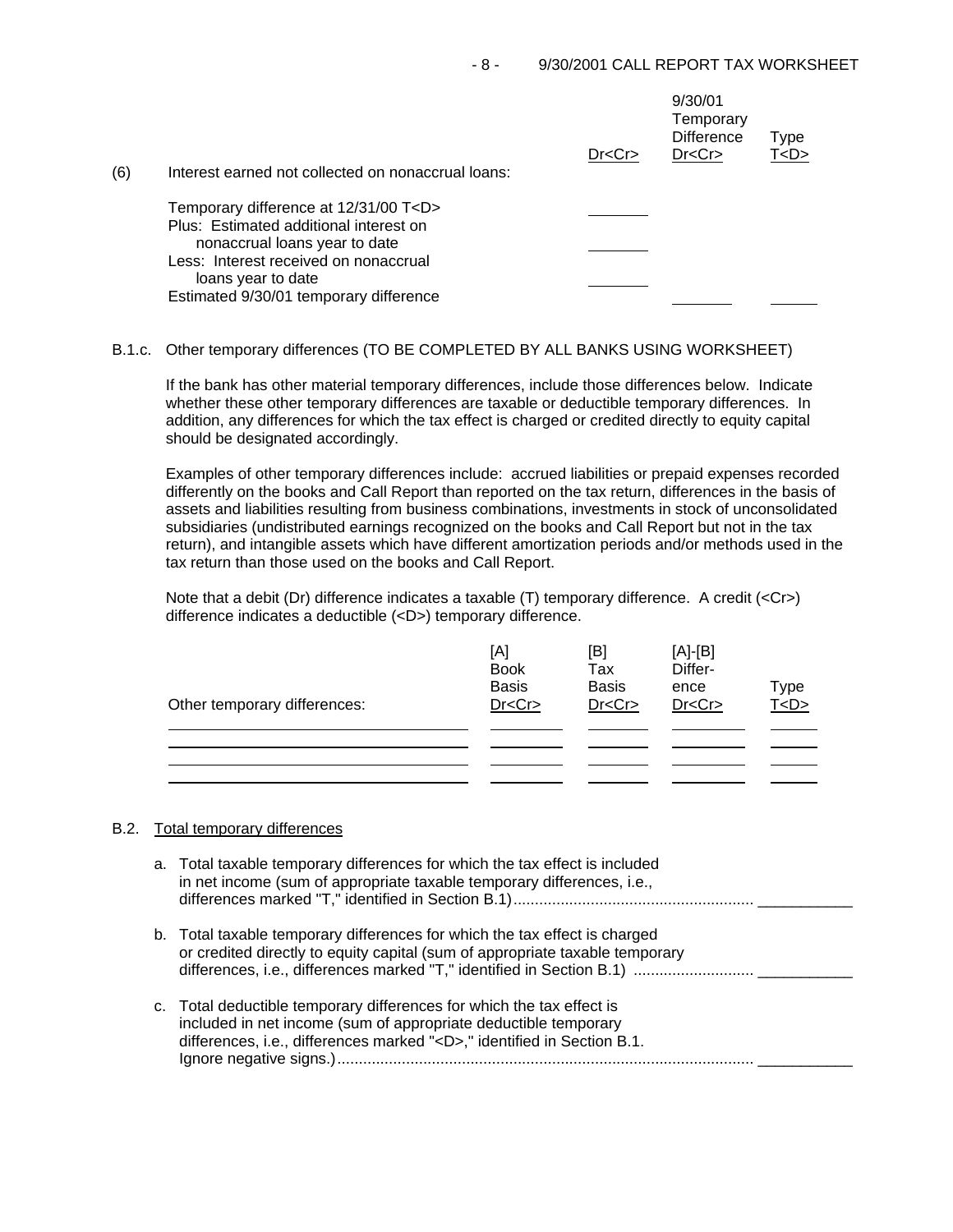| d. Total deductible temporary differences for which the tax effect is charged   |
|---------------------------------------------------------------------------------|
| or credited directly to equity capital (sum of appropriate deductible temporary |
| differences, i.e., differences marked " <d>," identified in Section B.1.</d>    |
|                                                                                 |

B.3. Identify remaining tax carryforwards, including their expiration dates (add additional lines for additional carryforwards, if necessary)

|      |    | a. Net operating loss (NOL) carryforwards<br>Expiration Date______________<br>Expiration Date                                                                                                                                                                                                                                                                                                                                                 | Amount  ______________<br>Amount  _______________<br>Total ______________ |  |
|------|----|-----------------------------------------------------------------------------------------------------------------------------------------------------------------------------------------------------------------------------------------------------------------------------------------------------------------------------------------------------------------------------------------------------------------------------------------------|---------------------------------------------------------------------------|--|
|      |    | In determining the amount of NOL carryforwards, your bank should consider the effect of<br>any NOL carryforwards used in Section A to reduce taxes currently due. If any amounts<br>were reported in Line A.13, the amount to be reported here can be estimated with the<br>following calculation:<br>NOL carryforwards available at 1/1/01 less<br>[(the amount of NOL carryforwards estimated to<br>be used per Line A.13) $\times$ (0.75)] |                                                                           |  |
|      |    | b. Tax credit carryforwards<br>Expiration Date______________<br>Expiration Date______________                                                                                                                                                                                                                                                                                                                                                 | Amount  ____________<br>Amount  _______________<br>Total ________________ |  |
| B.4. |    | Calculate deferred tax liability for federal income tax purposes at September 30, 2001.                                                                                                                                                                                                                                                                                                                                                       |                                                                           |  |
|      | a. | Total taxable temporary differences for which the tax effect is included                                                                                                                                                                                                                                                                                                                                                                      |                                                                           |  |
|      |    | b. Deferred tax liability resulting from taxable temporary differences for<br>which the tax effect is included in net income (Line B.4.a multiplied by<br>the tax rate expected to apply when the amount of taxable temporary<br>differences result in additional taxable income in future periods) <sup>3</sup>                                                                                                                              |                                                                           |  |
|      | C. | Total taxable temporary differences for which the tax effect is charged                                                                                                                                                                                                                                                                                                                                                                       |                                                                           |  |
|      |    | d. Deferred tax liability resulting from taxable temporary differences for<br>which the tax effect is charged or credited directly to equity capital<br>(Line B.4.c multiplied by the tax rate expected to apply when the amount<br>of taxable temporary differences result in additional taxable income in                                                                                                                                   |                                                                           |  |
|      | е. | Total deferred tax liability for federal income tax purposes at                                                                                                                                                                                                                                                                                                                                                                               |                                                                           |  |

j.

 $3$  Refer to the discussion of the "applicable tax rate" in the Glossary entry for "income taxes" in the Call Report instructions and to footnote 5 on page 11 of this worksheet for further information.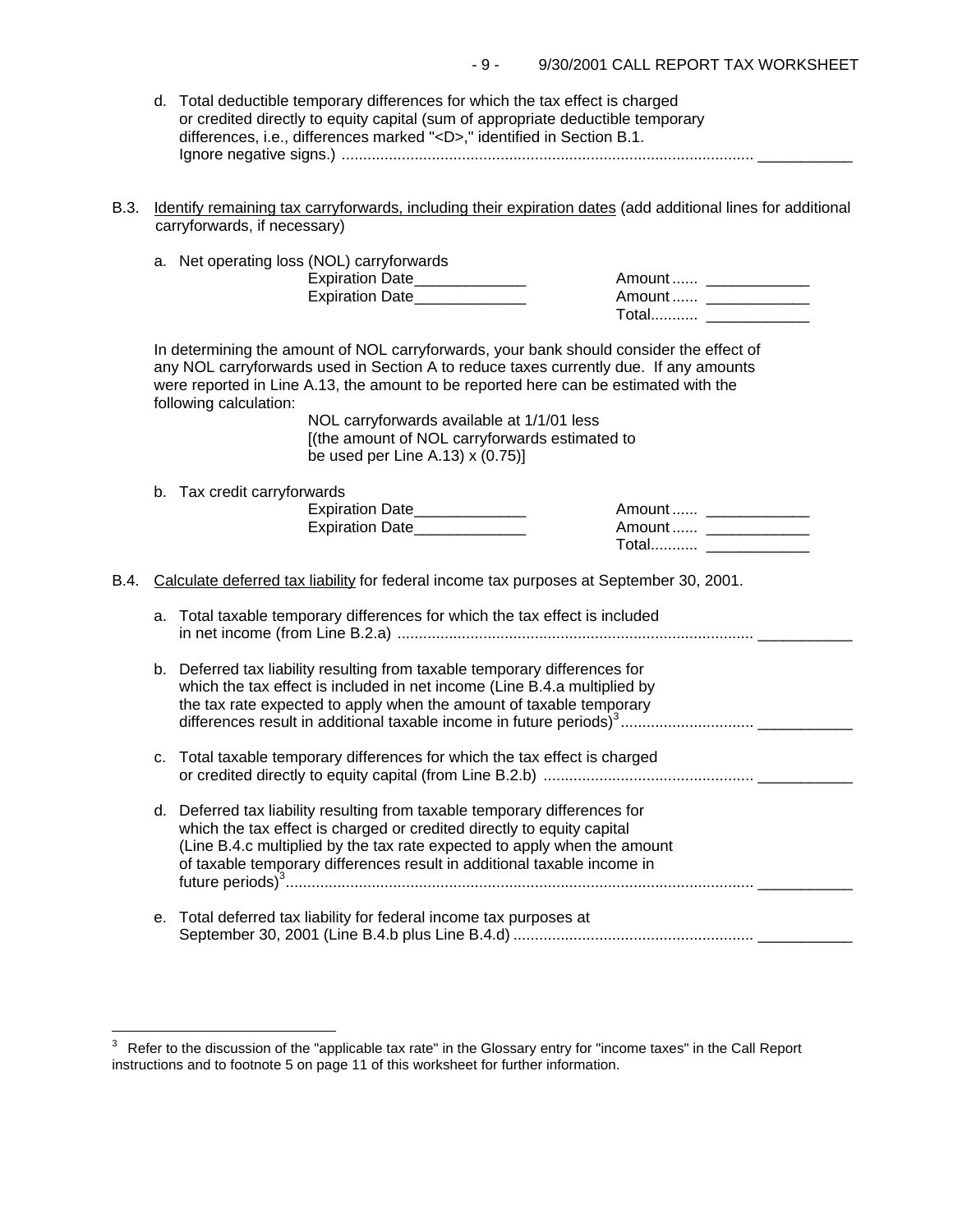#### B.5. Calculate deferred tax asset for federal income tax purposes at September 30, 2001.

|    | a. Total deductible temporary differences for which the tax effect is                                                                                                                                                                                                                                    |  |
|----|----------------------------------------------------------------------------------------------------------------------------------------------------------------------------------------------------------------------------------------------------------------------------------------------------------|--|
|    | b. Deferred tax asset resulting from deductible temporary differences for<br>which the tax effect is included in net income (Line B.5.a multiplied by the<br>tax rate expected to apply when the amount of deductible temporary                                                                          |  |
|    | c. Deferred tax asset resulting from net operating loss carryforwards<br>(Line B.3.a multiplied by the tax rate expected to apply when the                                                                                                                                                               |  |
|    | d. Tax credit carryforwards available to reduce taxes payable in future                                                                                                                                                                                                                                  |  |
|    | e. Total deferred tax assets for which the tax effect is included in                                                                                                                                                                                                                                     |  |
| f. | Total deductible temporary differences for which the tax effect is charged                                                                                                                                                                                                                               |  |
|    | g. Deferred tax asset resulting from deductible temporary differences for<br>which the tax effect is charged or credited directly to equity capital<br>(Line B.5.f multiplied by the tax rate expected to apply when the amount<br>of deductible temporary differences are used to reduce taxable income |  |
|    | h. Total deferred tax assets for federal income tax purposes before                                                                                                                                                                                                                                      |  |

## B.6. Assessing the need for a valuation allowance

Banks must consider all available evidence, both positive and negative, in assessing the need for a valuation allowance to reduce the total deferred tax assets for federal income tax purposes in Line B.5.h to the amount that is more likely than not to be realized. The future realization of deferred tax assets ultimately depends on the existence of sufficient taxable income of the appropriate character in either the carryback or carryforward period. Four sources of taxable income may be available to realize deferred tax assets:

- (1) Taxable income in carryback years (which can be offset to recover taxes previously paid),
- (2) Reversing taxable temporary differences,
- (3) Future taxable income (exclusive of reversing temporary differences and carryforwards), and
- (4) Tax-planning strategies.

J.

In general, positive evidence refers to the existence of one or more of the four sources of taxable income. To the extent evidence about one or more sources of taxable income is sufficient to support a conclusion that a valuation allowance is not necessary (i.e., the bank can conclude that the deferred

<sup>4</sup> Refer to the discussion of the "applicable tax rate" in the Glossary entry for "income taxes" in the Call Report instructions and to footnote 5 on page 11 of this worksheet for further information.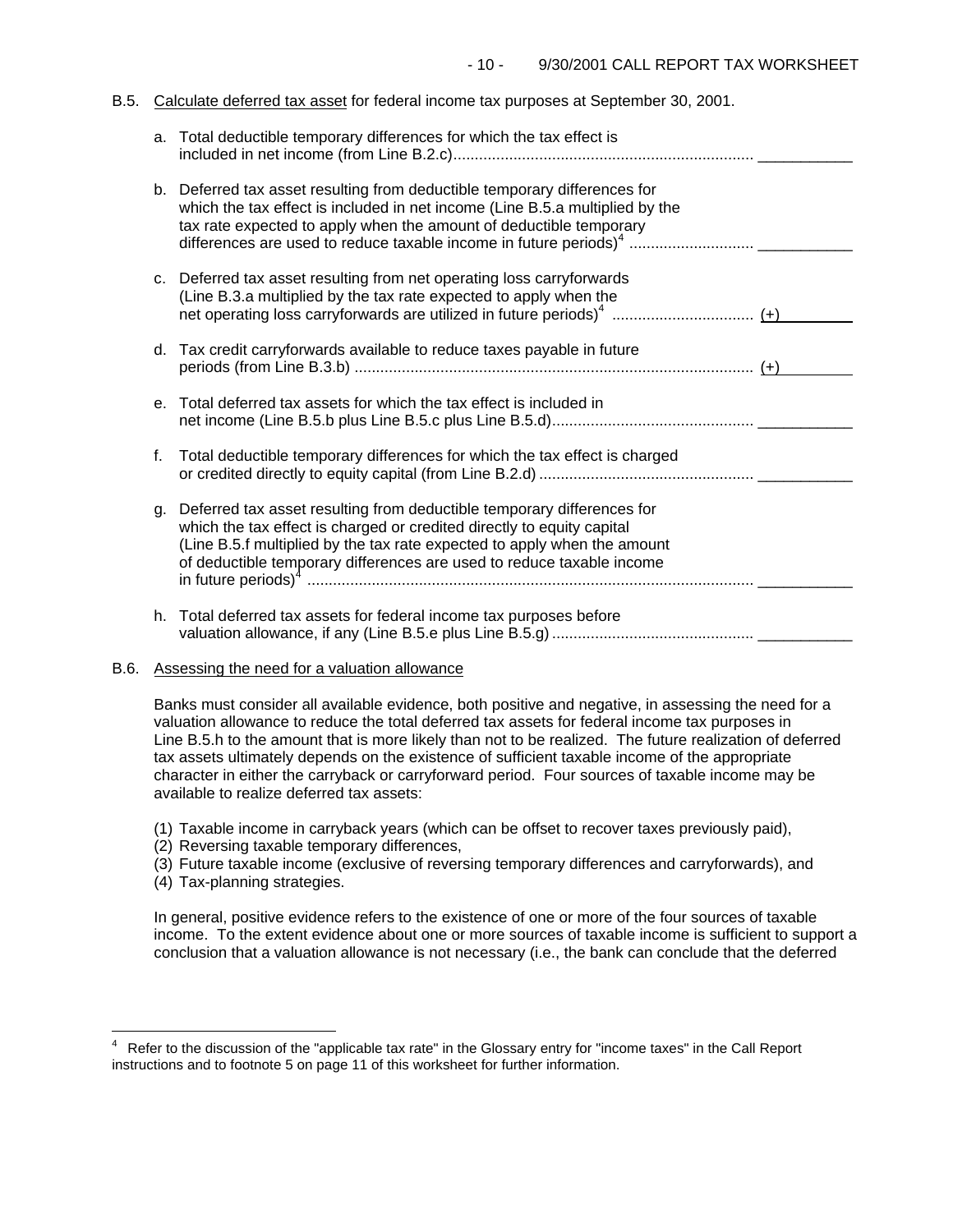tax asset is more likely than not to be realized), other sources need not be considered. However, if a valuation allowance is needed, each source of income must be evaluated to determine the appropriate amount of the allowance needed.

Evidence used in determining the valuation allowance should be subject to objective verification. The weight given to evidence when both positive and negative evidence exist should be consistent with the extent to which it can be objectively verified. Under FASB 109, the existence of a cumulative loss for the prior three years is significant negative evidence that would be difficult for a bank to overcome.

Refer to the discussion of the "valuation allowance" in the Glossary entry for "income taxes" in the Call Report instructions for further information.

|      | Line B.6:<br>Valuation allowance to reduce the total deferred tax assets for federal<br>income tax purposes in Line B.5.h to the amount that is more likely                                                                                                                                                                                                                                                       |  |
|------|-------------------------------------------------------------------------------------------------------------------------------------------------------------------------------------------------------------------------------------------------------------------------------------------------------------------------------------------------------------------------------------------------------------------|--|
| B.7. | Deferred tax asset for federal income tax purposes, net of valuation                                                                                                                                                                                                                                                                                                                                              |  |
| B.8. | Net deferred tax asset (liability) for federal income tax purposes at September 30,<br>2001 (Line B.7 minus Line B.4.e) (Report this amount in Schedule RC-F,                                                                                                                                                                                                                                                     |  |
| B.9. | Net deferred tax asset (liability) for which the tax effect is included in<br>net income for federal income tax purposes at September 30, 2001 [Line B.5.e                                                                                                                                                                                                                                                        |  |
|      | B.10. Net deferred tax asset (liability) for which the tax effect is included in net<br>income for federal income tax purposes at December 31, 2000 [This                                                                                                                                                                                                                                                         |  |
|      | B.11. Year-to-date deferred income tax expense (benefit) for federal income tax<br>purposes (determined as the change for the period in the net deferred tax<br>asset or liability for which the tax effect is included in net income)                                                                                                                                                                            |  |
|      | NOTE: The change in a bank's net deferred tax asset (liability) for which<br>the tax effect is charged or credited directly to equity capital is not reported<br>as part of a bank's deferred tax income tax expense (benefit).                                                                                                                                                                                   |  |
|      | B.12. Year-to-date deferred income tax expense (benefit) for state and local tax<br>purposes. This amount must be computed if the tax laws of the bank's<br>state and local tax authorities differ significantly from the federal tax laws <sup>5</sup><br>Compute this amount by performing the calculation outlined in Lines B.1<br>through B.11, considering only deferred tax asset and liability amounts for |  |

i<br>L

 $5$  In assessing whether a separate calculation is necessary, the bank should consider any differences in loss carryback or carryforward periods, or in other provisions of the tax law. If the tax laws of the state and local jurisdictions do not differ significantly from federal income tax laws, then the calculation of deferred income tax expense (benefit) can be made in the aggregate. The bank would complete Lines B.1 through B.11 on the worksheet considering both the federal and state and local income tax rates. The rate used should consider whether amounts paid in one jurisdiction are deductible in another jurisdiction. For example, since state and local taxes are deductible for federal income tax purposes, the aggregate combined rate generally would be (1) the federal tax rate plus (2) the state and local tax rate minus (3) the federal tax effect of the deductibility of the state and local taxes at the federal tax rate.